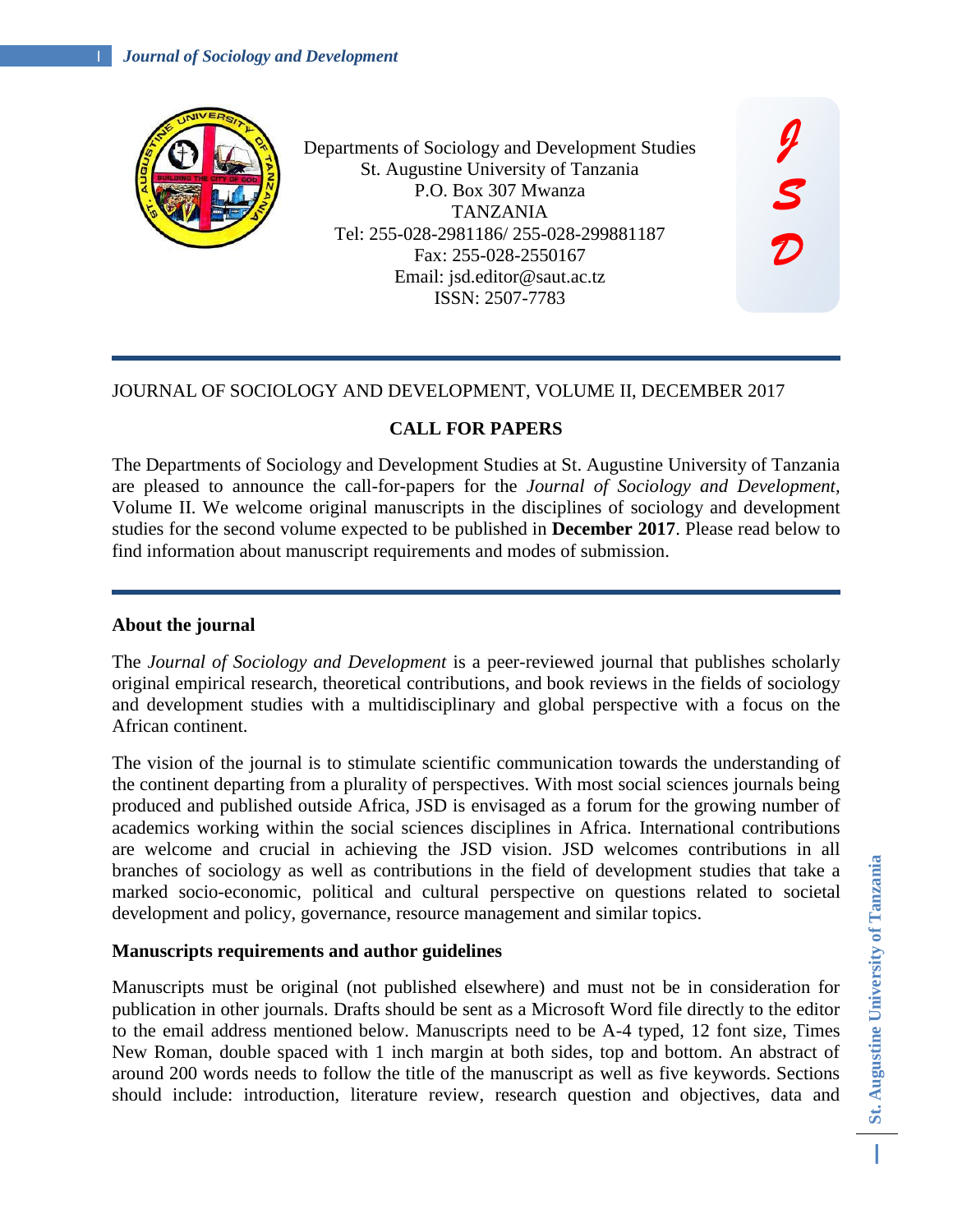methods, findings and discussion, conclusions, references and appendices/annexes if needed. Subheadings within sections may be used for clarity; other outlines are within the realm of possibility as well, for example in case of theoretical submissions. Acknowledgments may be included before references with funding details, where applicable. Authors need to follow the 6th edition of the Publication Manual of the American Psychological Association (APA) referencing style. Article length should be about 9,000 words excluding references and appendices/annexes but including footnotes and textboxes. Tables and figures need to have captions and should be of an acceptable resolution; they need to be included within the text and numbered consecutively.

## **Peer-review**

The journal uses double-blind reviewing. Manuscripts will be sent to two anonymous reviewers who will return their comments to the editors. In order to enable the double-blind peer-review process, authors need to make their manuscripts anonymous. Some tips to do that are: (a) not add headers and footers with authors' names, (b) refer to authors' own work in the third person, (c) avoid or minimise self-citation, (d) remove any other identifier. Authors will be able to reinsert identifiers after the manuscript has been accepted, if they wish to do so.

## **After submission**

Reviewers will be asked to return their comments within two months from the date in which they received the manuscript. A final decision will be taken within three months from the date of first submission. Once reviewers have returned comments, the possible outcomes are: (a) accept without revisions, (b) minor revisions, (c) major revisions, or (d) rejection. For both 'revisions' outcomes (minor and major) authors will have a maximum of four weeks to carry out the revisions asked by the reviewer. In all cases, the final decision on the outcome of a manuscript will be the editor's and it will be final.

### **Book reviews**

Formatting guidelines (i.e. font type, size, margins, and line spacing) for book reviews are the same as those for other types of manuscripts. The maximum length for book reviews is one thousand words. Book reviews do not undergo external peer-reviewing but undergo editors' assessment before publication.

### **Editors**

Dr. George Mutalemwa, editor-in-chief, St. Augustine University of Tanzania Dr. Antonio Allegretti, managing editor, St. Augustine University of Tanzania

### **Editorial Board**

Dr. Asebe Regassa Debelo, University of Zurich, Switzerland; Dr. Brenda Bartelink, University of Groningen, The Netherlands; Prof. Brian Dill, University of Illinois, USA; Prof. Bruno Salzmann, United Nations Association of Germany, Hannover, Germany; Mr. Ced Hesse, International Institute for Environment and Development, London, England; Dr. Charity Musamba, The University of Zambia; Dr. Crispina Lekule, St. Augustine University of Tanzania; Prof. Daniel Brockington, University of Sheffield, England; Dr. Elisa Bignante, University of Turin, Italy; Dr. Francis Lymo, St. Augustine University of Tanzania; Prof. Harald